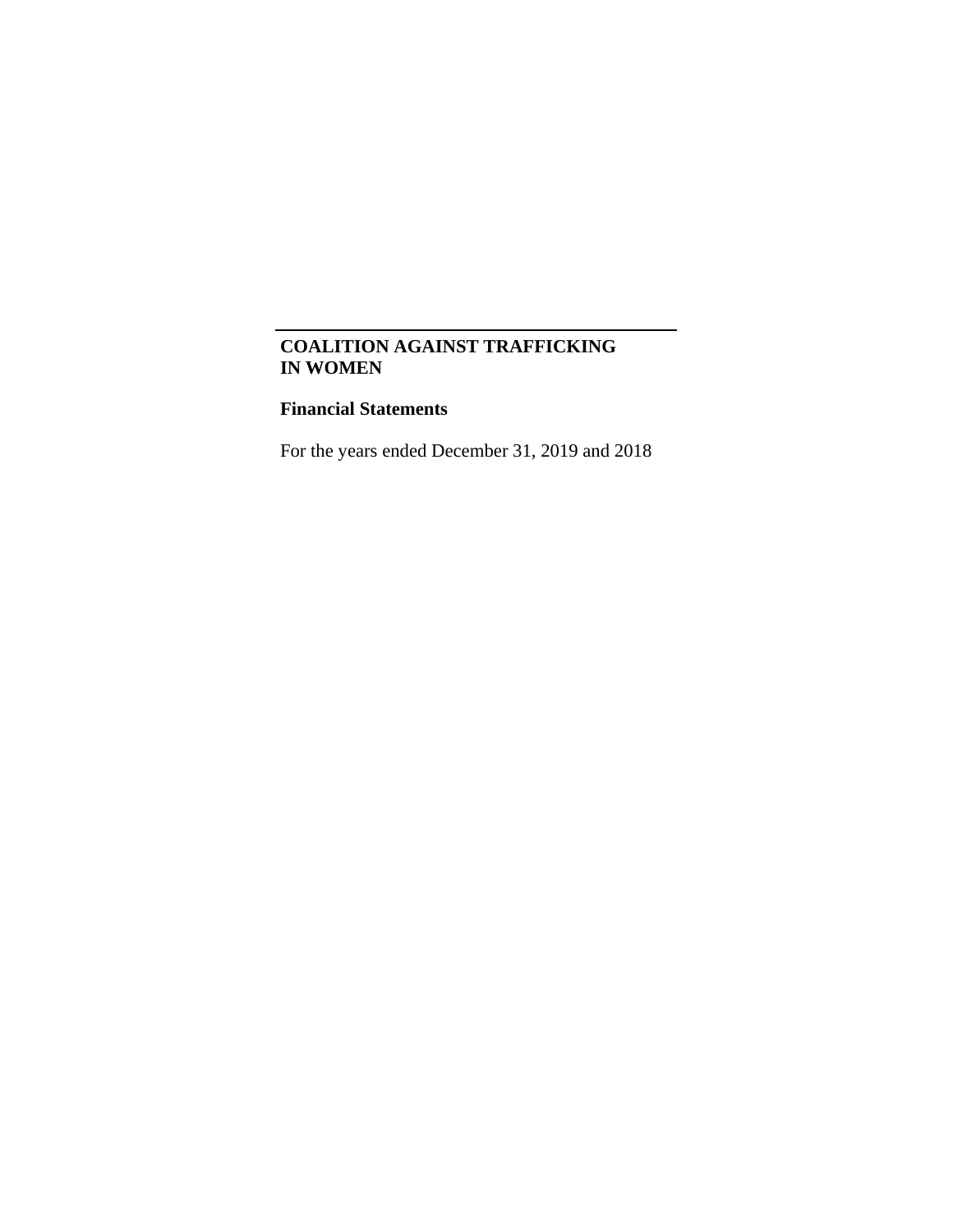# **COALITION AGAINST TRAFFICKING IN WOMEN Financial Statements**

December 31, 2019 and 2018

| <b>Contents</b> | Page |
|-----------------|------|
|                 |      |
|                 |      |
|                 |      |
|                 |      |
|                 |      |
|                 |      |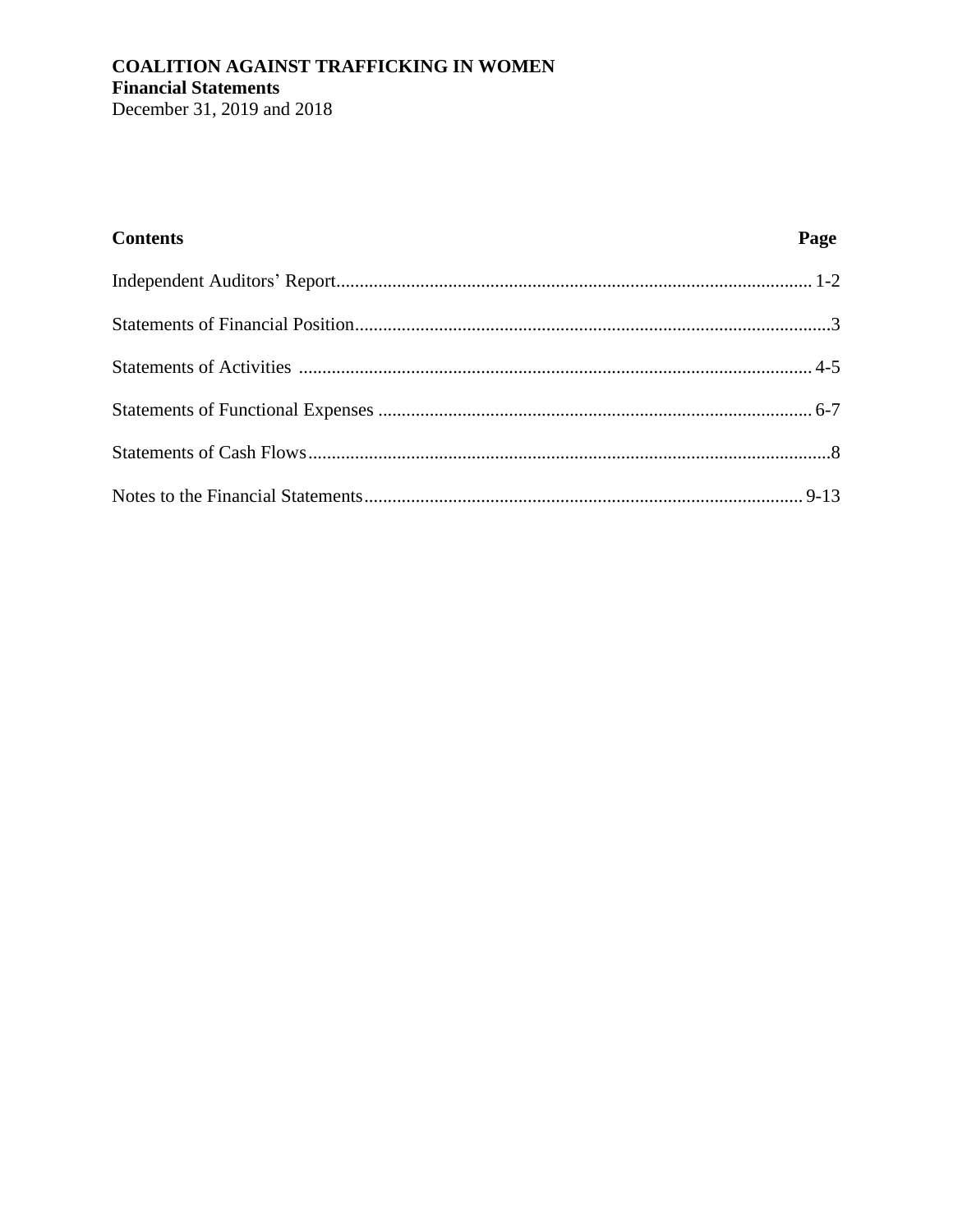

40 Wall Street, 32nd Floor New York, NY 10005 T 212 785 0100 F 212 785 9168 www.ncheng.com

### **Independent Auditors' Report**

To the Board of Directors of Coalition Against Trafficking in Women

We have audited the accompanying financial statements of Coalition Against Trafficking in Women (a nonprofit organization), which comprise the statements of financial position as of December 31, 2019 and 2018, and the related statements of activities, functional expenses, and cash flows for the years then ended, and the related notes to the financial statements.

### *Management's Responsibility for the Financial Statements*

Management is responsible for the preparation and fair presentation of these financial statements in accordance with accounting principles generally accepted in the United States of America; this includes the design, implementation, and maintenance of internal control relevant to the preparation and fair presentation of financial statements that are free from material misstatement, whether due to fraud or error.

#### *Auditors' Responsibility*

Our responsibility is to express an opinion on these financial statements based on our audits. We conducted our audits in accordance with auditing standards generally accepted in the United States of America. Those standards require that we plan and perform the audit to obtain reasonable assurance about whether the financial statements are free from material misstatement.

An audit involves performing procedures to obtain audit evidence about the amounts and disclosures in the financial statements. The procedures selected depend on the auditors' judgment, including the assessment of the risks of material misstatement of the financial statements, whether due to fraud or error. In making those risk assessments, the auditor considers internal control relevant to the entity's preparation and fair presentation of the financial statements in order to design audit procedures that are appropriate in the circumstances, but not for the purpose of expressing an opinion on the effectiveness of the entity's internal control. Accordingly, we express no such opinion. An audit also includes evaluating the appropriateness of accounting policies used and the reasonableness of significant accounting estimates made by management, as well as evaluating the overall presentation of the financial statements.

We believe that the audit evidence we have obtained is sufficient and appropriate to provide a basis for our audit opinion.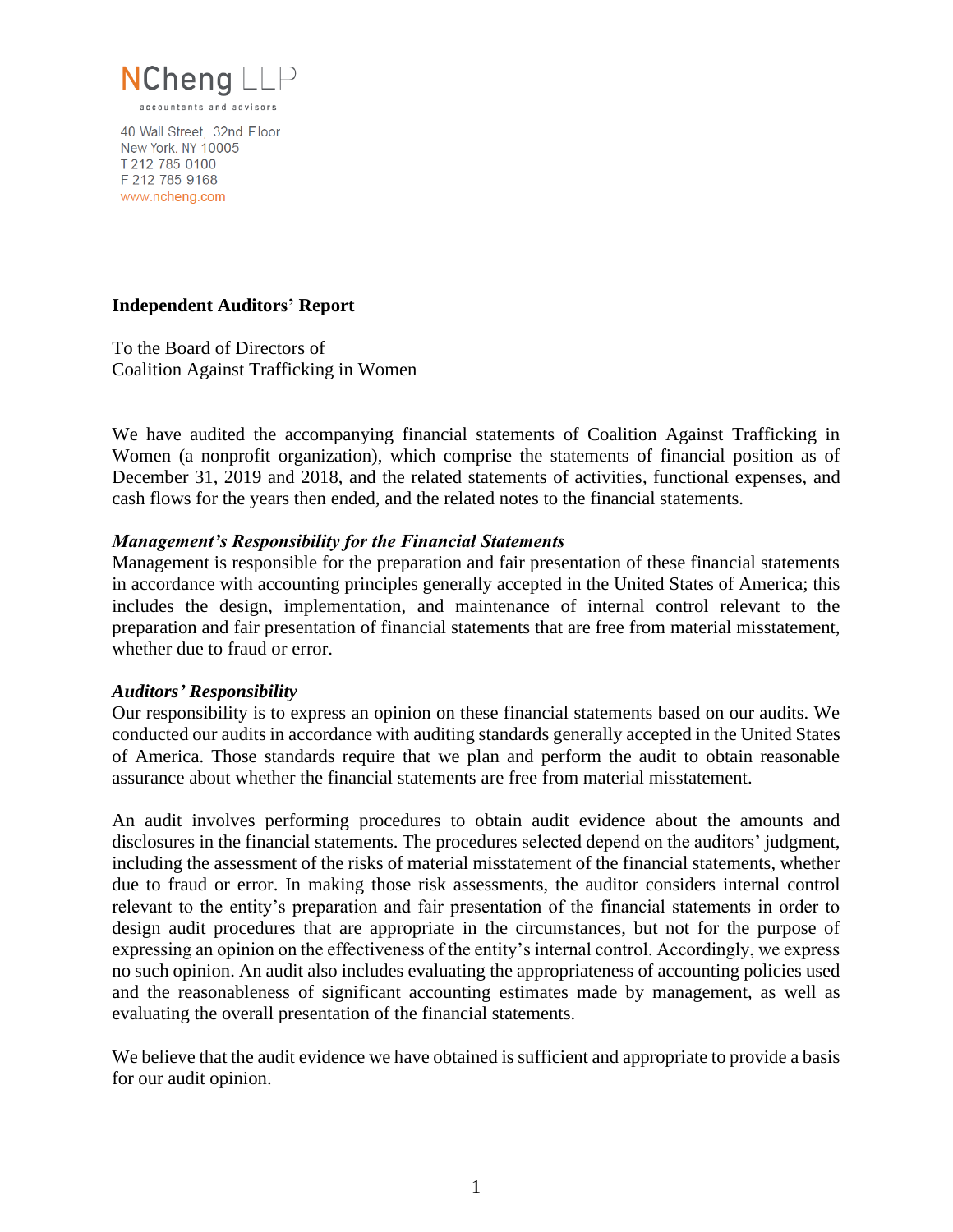## *Opinion*

In our opinion, the financial statements referred to above present fairly, in all material respects, the financial position of Coalition Against Trafficking in Women as of December 31, 2019 and 2018, and the changes in its net assets and its cash flows for the years then ended in accordance with accounting principles generally accepted in the United States of America.

N Chang LLA

New York, New York, October 16, 2020

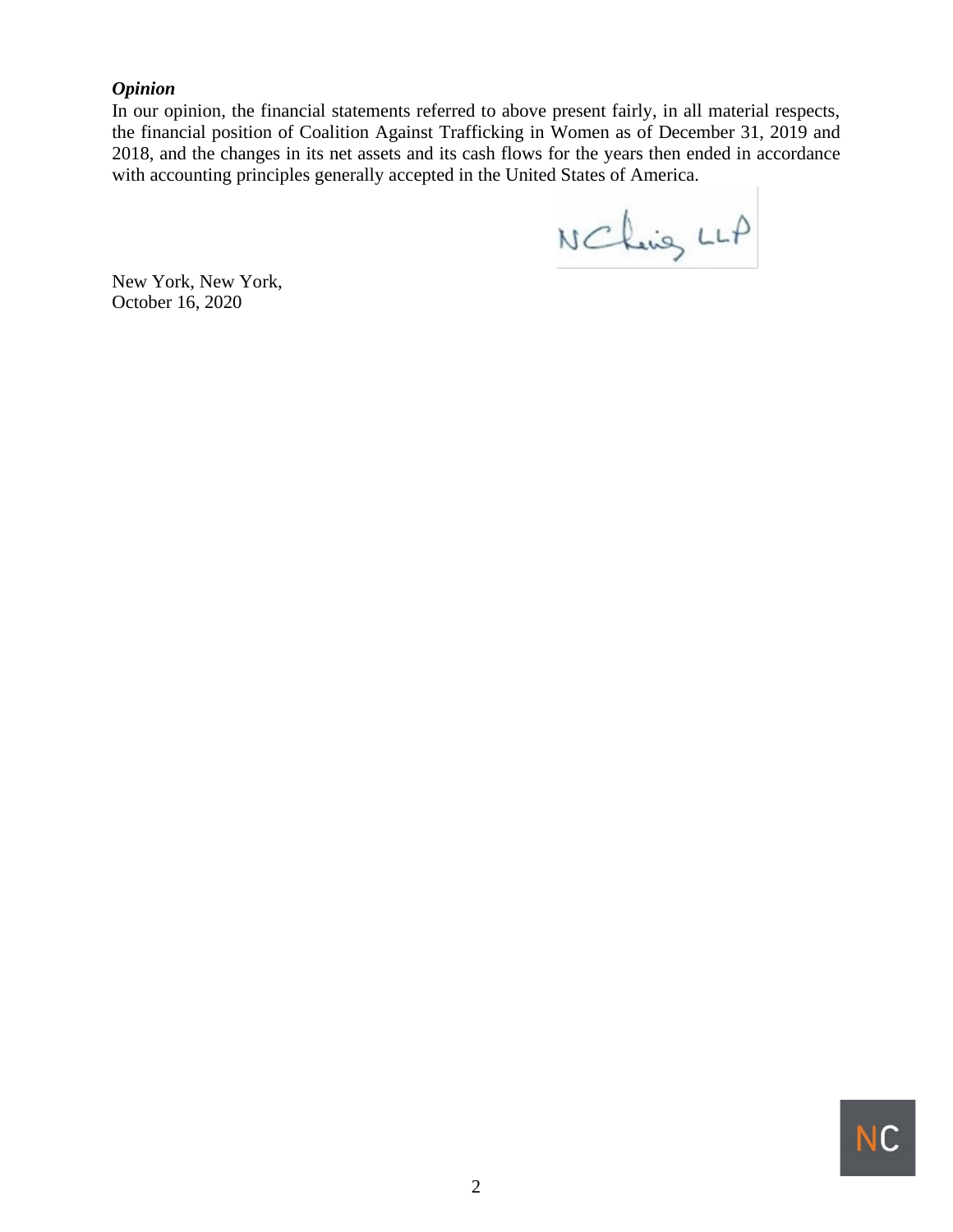## **Statements of Financial Position**

As of December 31,

|                                                         |               | 2019    | 2018          |
|---------------------------------------------------------|---------------|---------|---------------|
| <b>Assets</b>                                           |               |         |               |
| Cash                                                    | $\mathcal{S}$ | 635,794 | \$<br>555,488 |
| Investments                                             |               | 10,000  |               |
| Contributions receivable, net                           |               | 71,978  | 255,445       |
| Prepaid expenses                                        |               | 2,930   | 8,498         |
| Fixed assets, net of accumulated depreciation           |               |         |               |
| of \$27,000 (2019) and \$41,685 (2018)                  |               | 3,813   | 6,879         |
| Security deposit                                        |               | 19,507  | 18,903        |
| <b>Total assets</b>                                     | \$            | 744,022 | \$<br>845,213 |
| <b>Liabilities and Net Assets</b><br><b>Liabilities</b> |               |         |               |
| Accounts payable and accrued expenses                   | \$            | 26,127  | \$<br>68,264  |
| Obligation under capital lease                          |               | 626     | 1,125         |
| <b>Total liabilities</b>                                |               | 26,753  | 69,389        |
| <b>Net assets</b>                                       |               |         |               |
| Without donor restrictions                              |               | 677,269 | 573,824       |
| With donor restrictions – Note 6                        |               | 40,000  | 202,000       |
| Total net assets                                        |               | 717,270 | 775,824       |
| Total liabilities and net assets                        | \$            | 744,022 | \$<br>845,213 |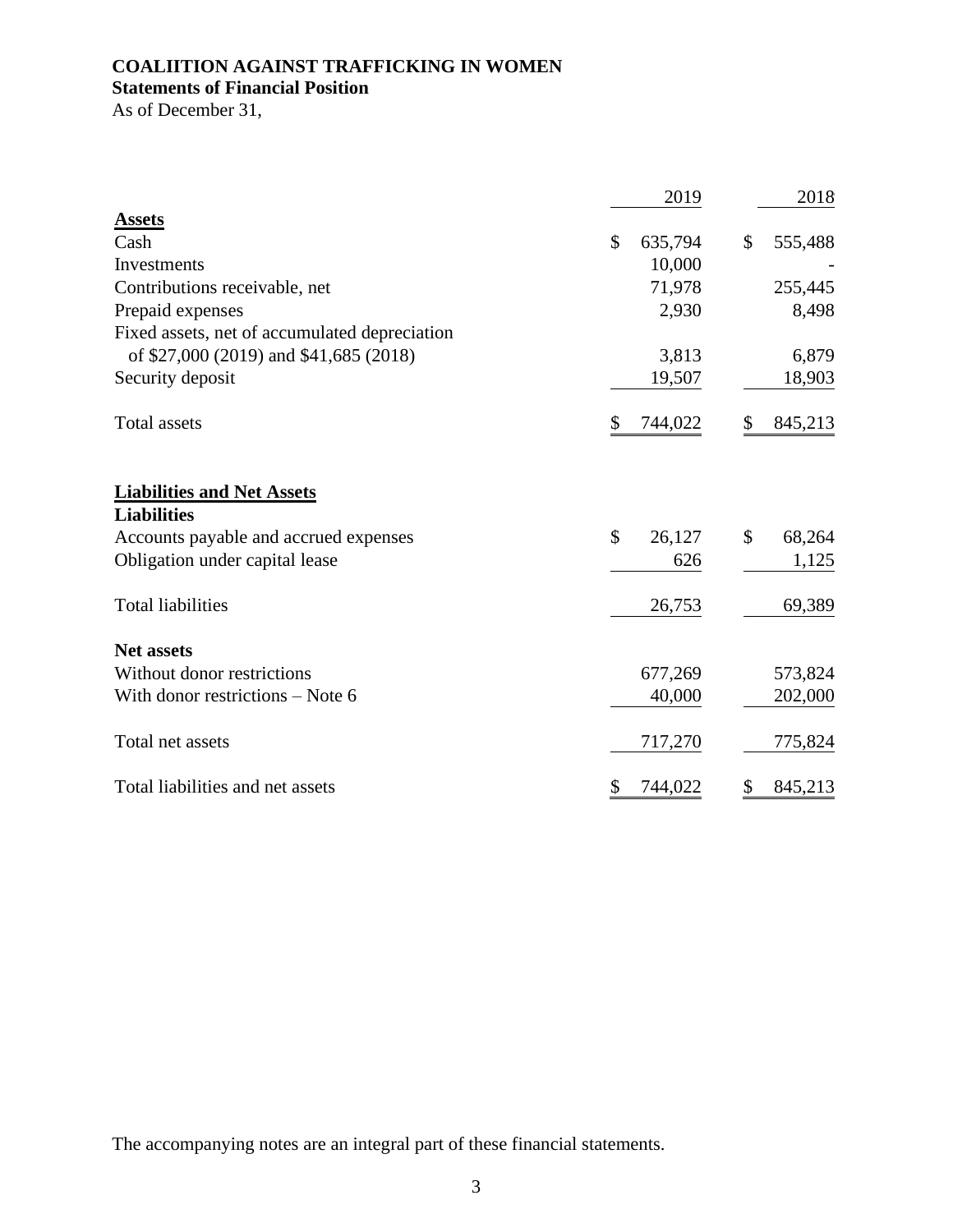### **COALIITION AGAINST TRAFFICKING IN WOMEN Statement of Activities**

For the year ended December 31, 2019

|                                               | Without<br>donor<br>restrictions | With<br>donor<br>restrictions |     | Total   |
|-----------------------------------------------|----------------------------------|-------------------------------|-----|---------|
| <b>Revenue and support</b>                    |                                  |                               |     |         |
| Contributions                                 | \$<br>532,791                    | \$<br>80,000                  | \$  | 612,791 |
| Net assets released from restrictions         | 242,000                          | 242,000)                      |     |         |
| Total revenue and support                     | 774,791                          | 162,000)                      |     | 612,791 |
| <b>Expenses</b>                               |                                  |                               |     |         |
| Program services                              | 426,161                          |                               |     | 426,161 |
| <b>Supporting services</b>                    |                                  |                               |     |         |
| Management and general                        | 85,274                           |                               |     | 85,274  |
| Fund raising                                  | 159,911                          |                               |     | 159,911 |
| Total supporting services                     | 245,185                          |                               |     | 245,185 |
| Total program and supporting services expense | 671,346                          |                               |     | 671,346 |
| Change in net assets                          | 103,445                          | $162,000$ )                   | - 1 | 58,555) |
| Net assets, beginning of year                 | 573,824                          | 202,000                       |     | 775,824 |
| Net assets, end of year                       | \$<br>677,269                    | \$<br>40,000                  |     | 717,269 |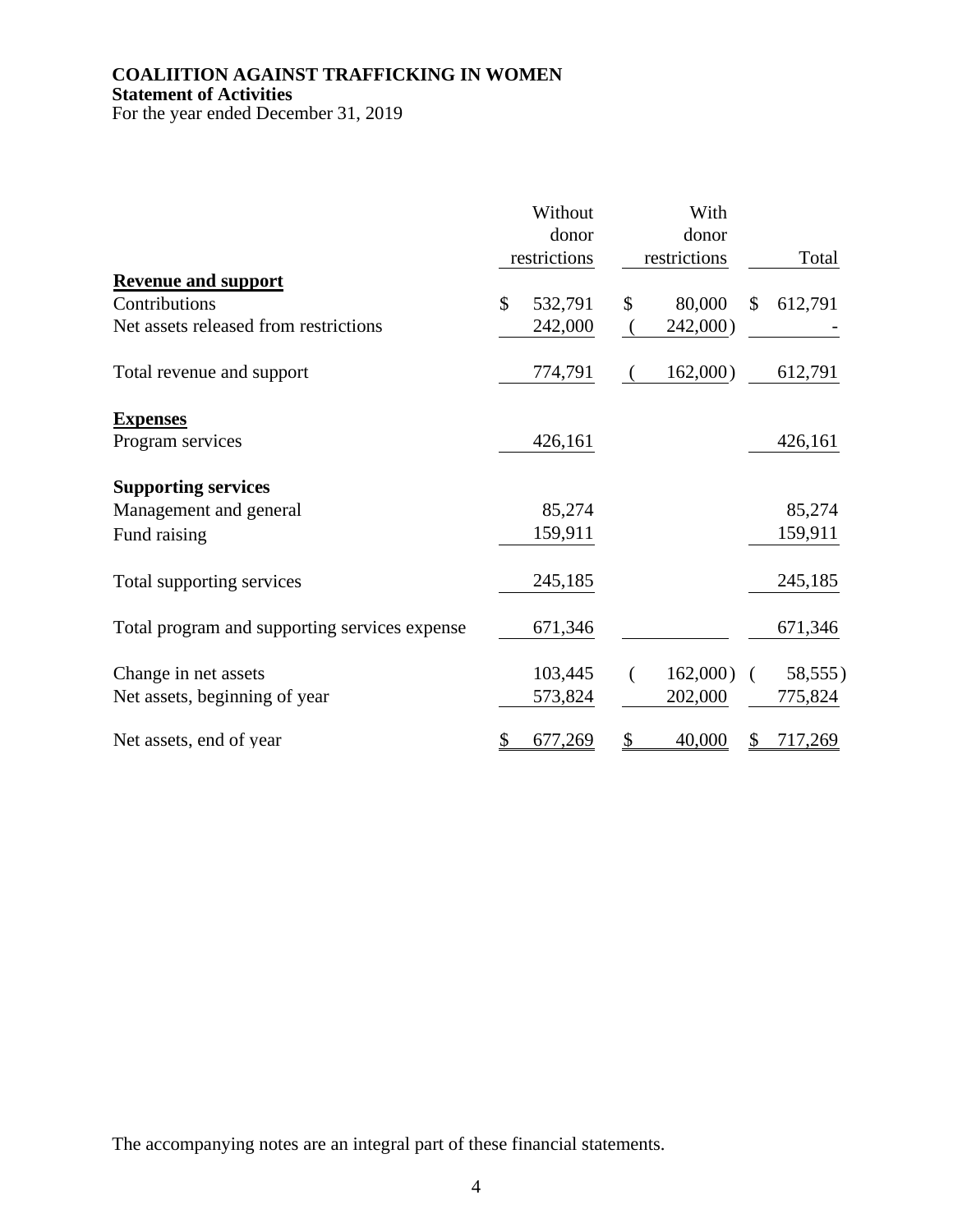## **COALIITION AGAINST TRAFFICKING IN WOMEN Statement of Activities**

For the year ended December 31, 2018

|                                               | Without<br>donor<br>restrictions | With<br>donor<br>restrictions | Total         |
|-----------------------------------------------|----------------------------------|-------------------------------|---------------|
| <b>Revenue and support</b><br>Contributions   | $\mathcal{S}$<br>353,345         | \$<br>224,478                 | \$<br>577,823 |
| In-kind contributions                         | 11,051                           |                               | 11,051        |
| Special events                                | 316,242                          |                               | 316,242       |
| Less: direct expenses                         | 123,551)                         |                               | 123,551)      |
| Net assets released from restrictions         | 453,367                          | 453,367)                      |               |
| Total revenue and support                     | 1,010,454                        | 228,889)                      | 781,565       |
| <b>Expenses</b>                               |                                  |                               |               |
| Program services                              | 620,456                          |                               | 620,456       |
| <b>Supporting services</b>                    |                                  |                               |               |
| Management and general                        | 67,571                           |                               | 67,571        |
| Fund raising                                  | 90,710                           |                               | 90,710        |
| Total supporting services                     | 158,281                          |                               | 158,281       |
| Total program and supporting services expense | 778,737                          |                               | 778,737       |
| Change in net assets                          | 231,717                          | 228,889)                      | 2,828         |
| Net assets, beginning of year                 | 342,107                          | 430,889                       | 772,996       |
| Net assets, end of year                       | \$<br>573,824                    | \$<br>202,000                 | 775,824<br>S  |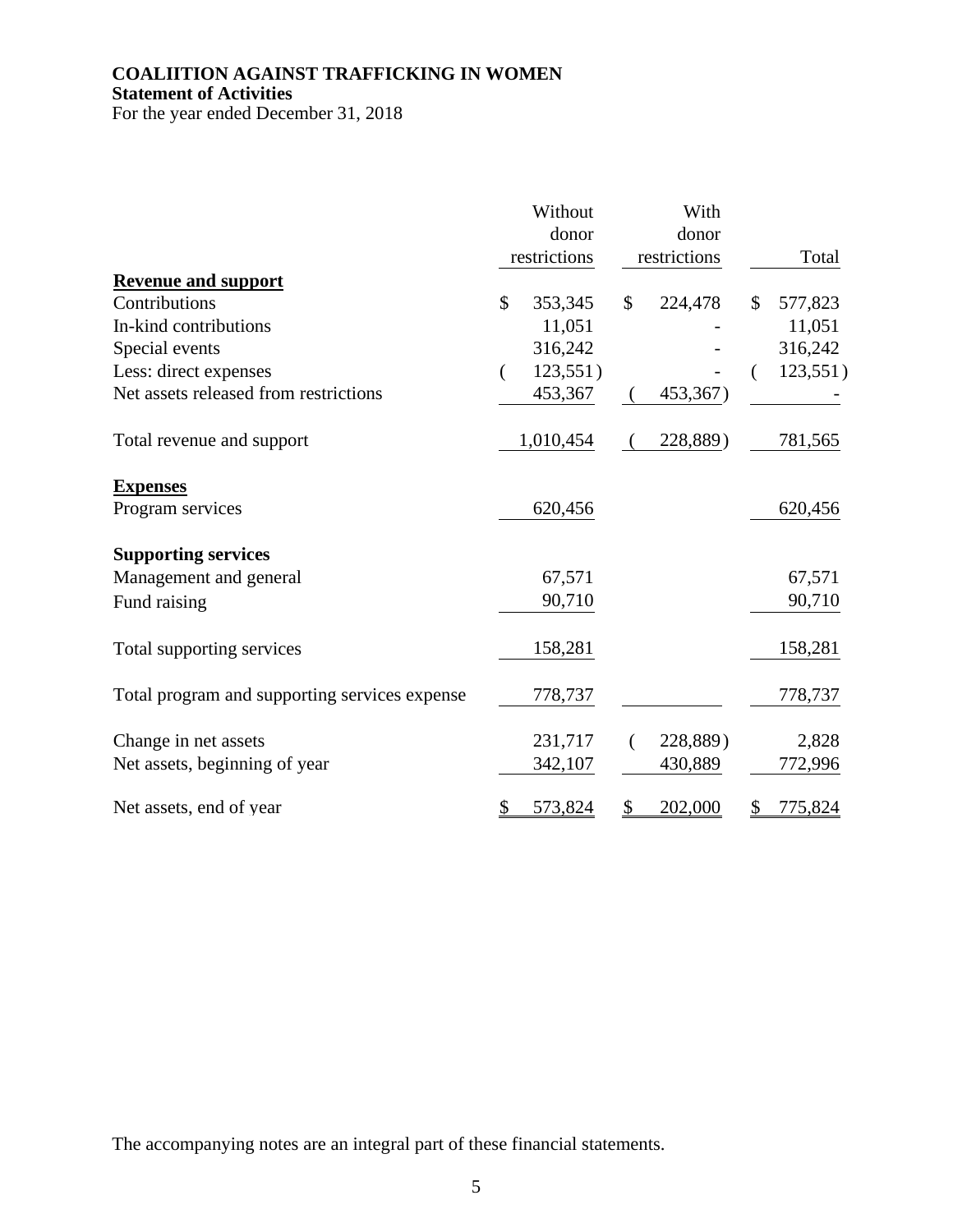**Statement of Functional Expenses**

For the year ended December 31, 2019

|                                  |         |          |               |             |              |                            | Total         |
|----------------------------------|---------|----------|---------------|-------------|--------------|----------------------------|---------------|
|                                  |         |          |               |             |              | <b>Supporting Services</b> | program &     |
|                                  | Program |          |               | Management  |              | Fund                       | supporting    |
|                                  |         | services |               | and general |              | raising                    | services      |
| <b>Salaries</b>                  | \$      | 214,061  | $\mathcal{S}$ | 48,908      | $\mathbb{S}$ | 42,168                     | \$<br>305,137 |
| <b>Employee benefits</b>         |         | 34,332   |               | 7,844       |              | 6,763                      | 48,939        |
| Payroll taxes                    |         | 15,505   |               | 3,543       |              | 3,054                      | 22,102        |
| Total personnel costs            |         | 263,898  |               | 60,295      |              | 51,985                     | 376,178       |
| Coalition project support grants |         | 5,711    |               |             |              |                            | 5,711         |
| Communications                   |         | 5,994    |               | 1,370       |              | 1,181                      | 8,545         |
| Human rights advocacy grants     |         | 31,231   |               |             |              |                            | 31,231        |
| Insurance                        |         | 4,837    |               | 1,105       |              | 953                        | 6,895         |
| Occupancy                        |         | 44,322   |               | 10,127      |              | 8,731                      | 63,180        |
| Postage and shipping             |         | 1,877    |               | 429         |              | 370                        | 2,676         |
| Printing and publications        |         | 1,958    |               | 447         |              | 386                        | 2,792         |
| Professional services            |         | 35,095   |               | 8,018       |              | 6,913                      | 50,026        |
| Office expenses                  |         | 13,500   |               | 3,084       |              | 2,659                      | 19,243        |
| Travel                           |         | 15,807   |               |             |              |                            | 15,807        |
| Anniversary conference expense   |         |          |               |             |              | 85,997                     | 85,997        |
| Depreciation                     |         | 1,931    |               | 399         |              | 736                        | 3,066         |
| Total expenses                   |         | 426,161  |               | 85,274      | \$.          | 159,911                    | 671,346       |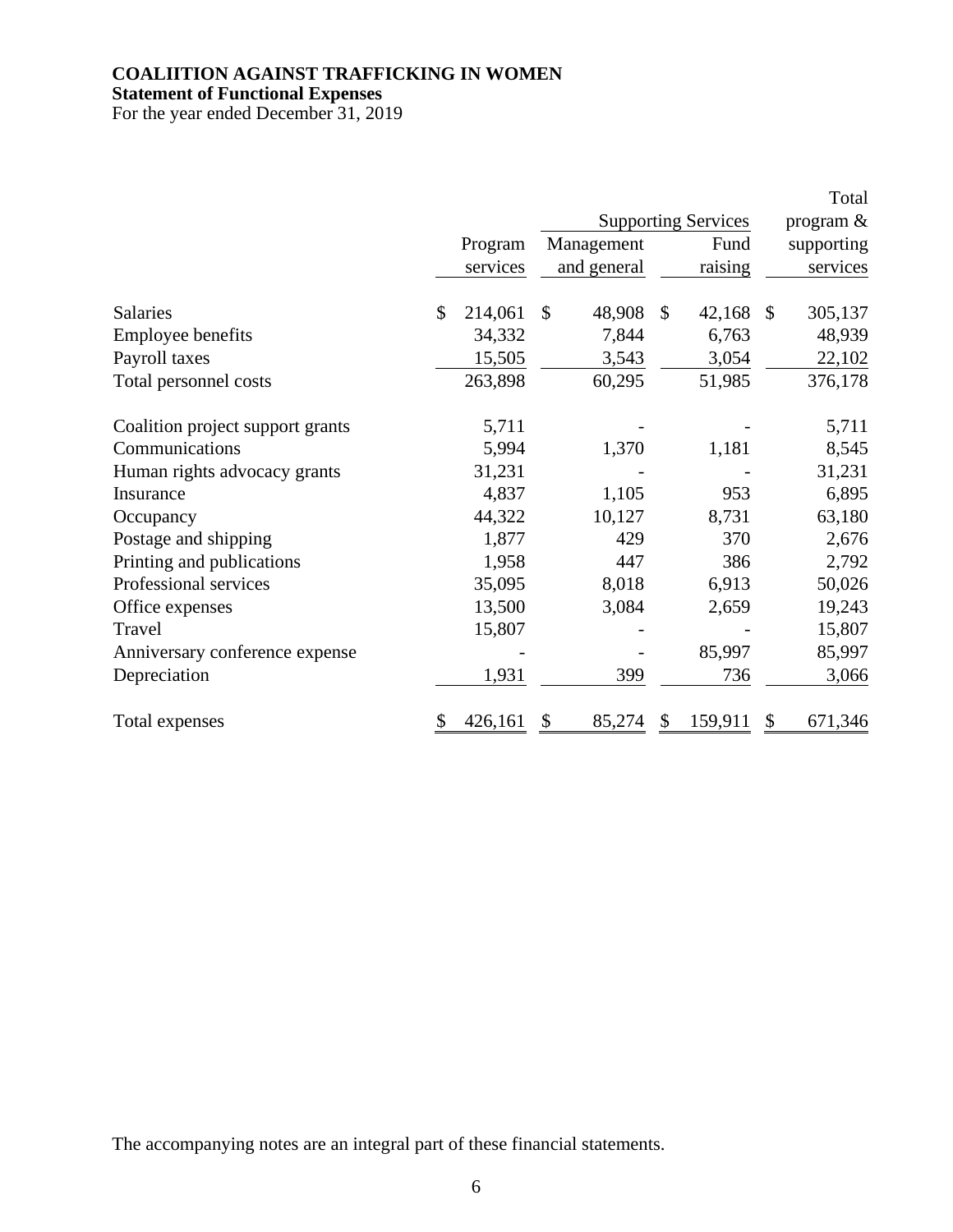**Statement of Functional Expenses**

For the year ended December 31, 2018

|                                  |                |                        |                            | Total         |
|----------------------------------|----------------|------------------------|----------------------------|---------------|
|                                  |                |                        | <b>Supporting Services</b> | program &     |
|                                  | Program        | Management             | Fund                       | supporting    |
|                                  | services       | and general            | raising                    | services      |
| Salaries                         | \$219,033      | 36,337<br>$\mathbb{S}$ | $\mathcal{S}$<br>48,781    | 304,151<br>\$ |
| <b>Employee benefits</b>         | 25,995         | 4,313                  | 5,790                      | 36,098        |
| Payroll taxes                    | 15,771         | 2,616                  | 3,512                      | 21,899        |
| Total personnel costs            | 260,799        | 43,266                 | 58,083                     | 362,148       |
| Coalition project support grants | 121,089        |                        |                            | 121,089       |
| Communications                   | 4,525          | 751                    | 1,008                      | 6,284         |
| Human rights advocacy grants     | 66,845         |                        |                            | 66,845        |
| Insurance                        | 4,013          | 666                    | 894                        | 5,573         |
| Occupancy                        | 51,321         | 8,514                  | 11,430                     | 71,265        |
| Postage and shipping             | 2,163          | 359                    | 482                        | 3,004         |
| Printing and publications        | 379            | 63                     | 84                         | 526           |
| Professional services            | 38,449         | 6,379                  | 8,563                      | 53,391        |
| Office expenses                  | 28,229         | 4,683                  | 6,286                      | 39,198        |
| Travel                           | 25,221         |                        |                            | 25,221        |
| Website                          | 15,123         | 2,509                  | 3,368                      | 21,000        |
| Depreciation                     | 2,300          | 381                    | 512                        | 3,193         |
| Total expenses                   | 620,456<br>\$. | 67,571<br>S            | 90,710<br>S                | 778,737<br>\$ |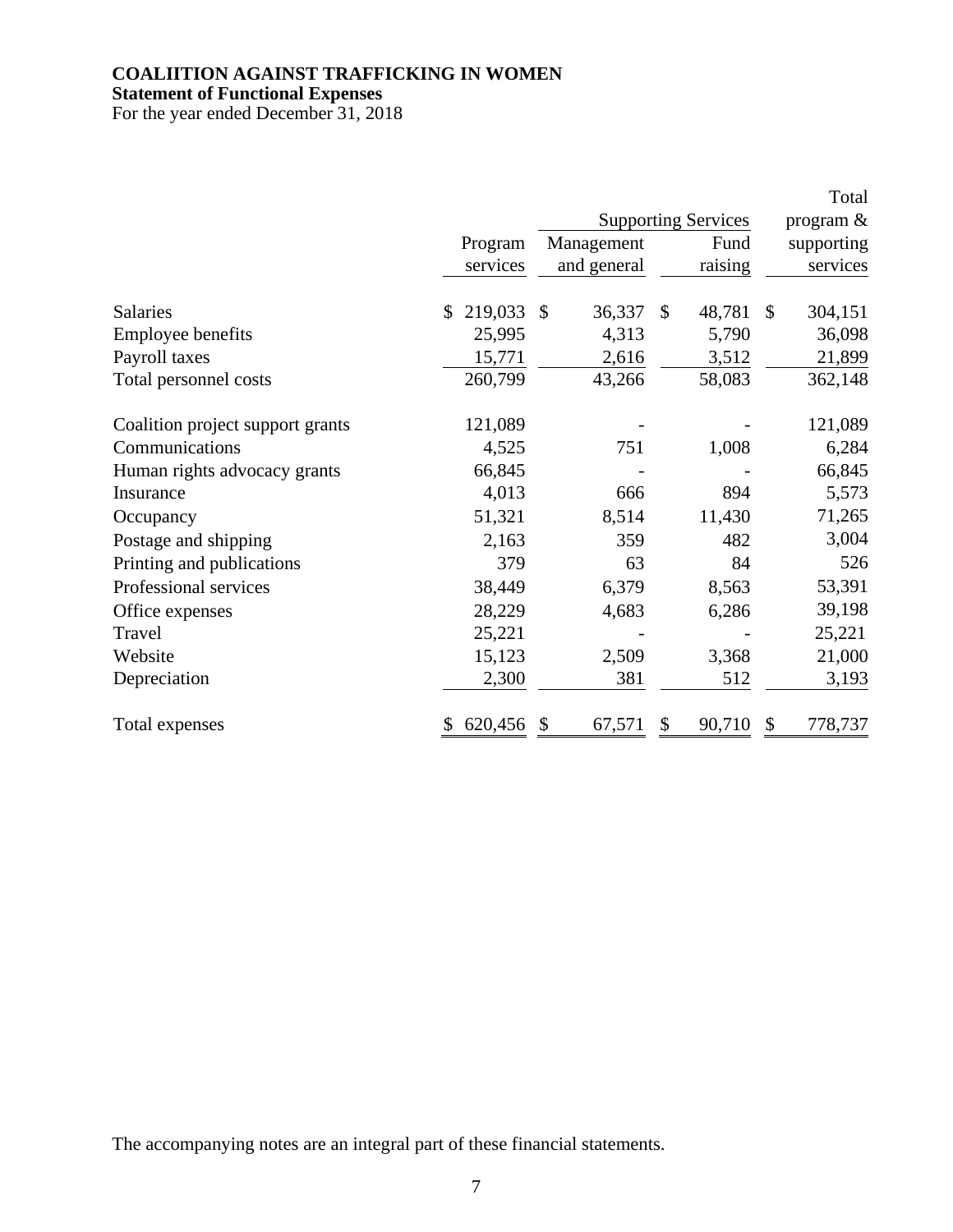## **COALIITION AGAINST TRAFFICKING IN WOMEN Statements of Cash Flows**

For the years ended December 31,

|                                                                                                | 2019            |               | 2018    |
|------------------------------------------------------------------------------------------------|-----------------|---------------|---------|
| <b>Cash flows from operating activities</b>                                                    |                 |               |         |
| Change in net assets                                                                           | \$<br>(58, 555) | $\mathcal{S}$ | 2,828   |
| Adjustments to reconcile change in net assets to<br>net cash provided by operating activities: |                 |               |         |
| Depreciation                                                                                   | (3,066)         |               | 3,193   |
| Change in contributions receivables                                                            | 183,467         |               | 229,007 |
| Change in prepaid expense                                                                      | 5,568           |               | (1,289) |
| Change in accounts and accrued expenses payable                                                | (42, 137)       |               | 47,598  |
| Change in security deposit                                                                     | (603)           |               |         |
| Net cash provided by operating activities                                                      | 84,674          |               | 281,337 |
| <b>Cash flows from investing activities</b>                                                    |                 |               |         |
| Purchase of fixed assets                                                                       | (10,000)        |               | (1,004) |
| Disposal of fixed assets                                                                       | 6,132           |               |         |
| Net cash provided by/(used in) investing activities                                            | (3,868)         |               | (1,004) |
| <b>Cash flows from financing activities</b>                                                    |                 |               |         |
| Payments on capital lease obligation                                                           | (500)           |               | (1,200) |
| Net increase in cash                                                                           | 80,306          |               | 279,133 |
| Cash, beginning of year                                                                        | 555,488         |               | 276,355 |
| Cash, end of year                                                                              | \$<br>635,794   | \$            | 555,488 |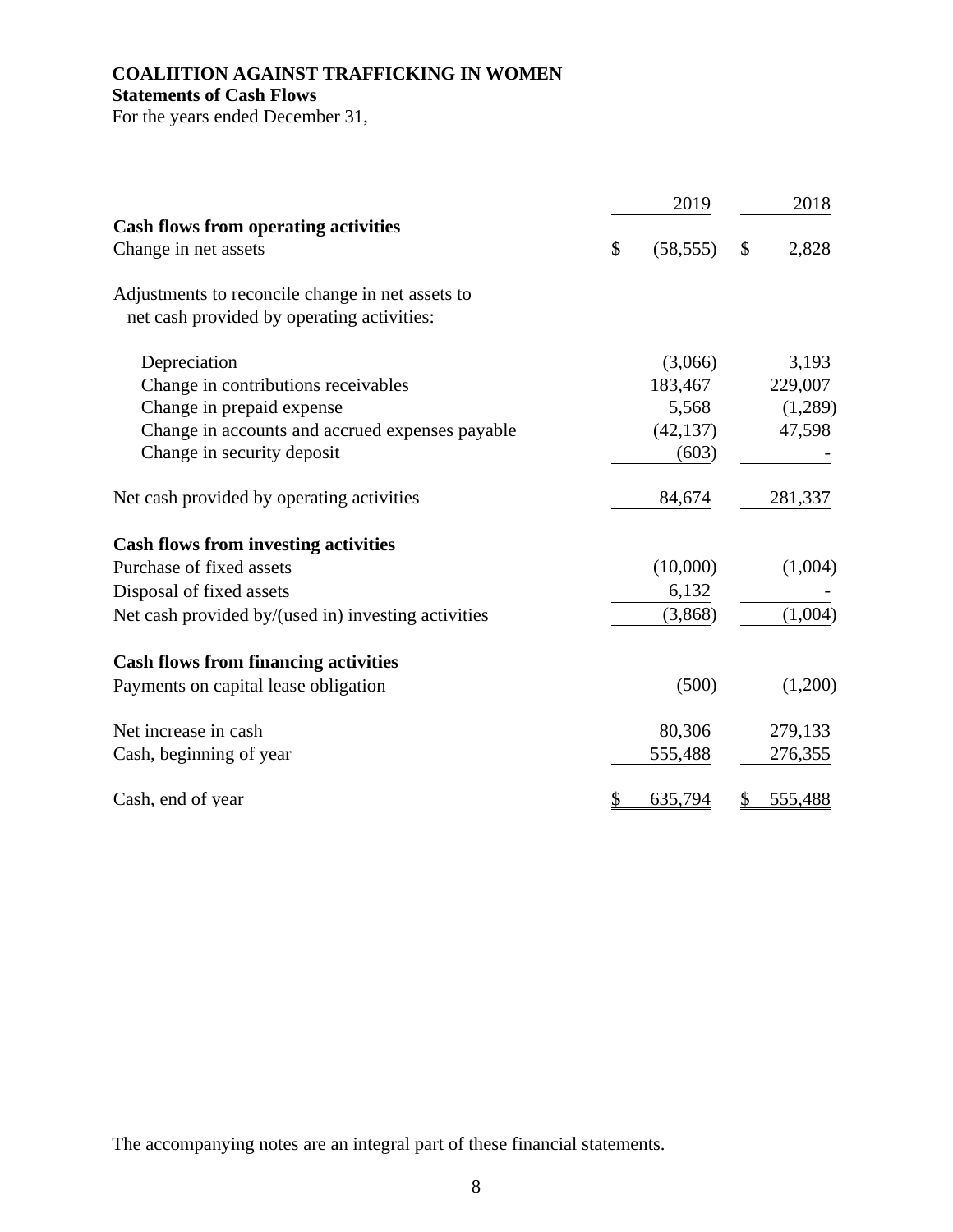**Notes to the Financial Statements**

December 31, 2019 and 2018

### **Note 1 Organization**

Coalition Against Trafficking in Women ("CATW") is a not-for-profit organization that promotes human rights by working internationally to combat sexual exploitation in all its forms, especially prostitution and trafficking in women and children. CATW testifies before national congresses, parliaments, and United Nations committees and serves as a clearing house of information and documentation on violations of women's human rights, educating the public and participating in international conferences and networks. CATW is supported primarily through grants and contributions from several foundations and the U.S. Department of State.

CATW is exempt from Federal income tax under Section  $501(c)(3)$  of the Internal Revenue Code and has been classified as a publicly supported organization as described in Code section 509(a)(1) and 170(b)(A)(VI).

### **Note 2 Significant accounting policies**

**Basis of presentation.** The financial statements of CATW have been prepared on the accrual basis of accounting in accordance with accounting principles generally accepted in the United States of America.

**Financial statement presentation**. The financial statement presentation follows the accounting standards for not-for-profit organizations. Under these standards, an organization is required to report information regarding its financial position and activities according to two classes of net assets: net assets with donor restrictions and net assets without donor restrictions.

Net Assets Without Donor Restrictions – Net assets available for use in general operations and not subject to donor (or certain grantor) restrictions.

Net Assets With Donor Restrictions – Net assets subject to donor (or certain grantor) imposed restrictions. Some donor-imposed restrictions are temporary in nature, such as those that will be met by the passage of time or other events specified by the donor. Other donor-imposed restrictions are perpetual in nature, where the donor stipulates that resources be maintained in perpetuity. Donor-imposed restrictions are released when a restriction expires, that is, when the stipulated time has elapsed, when the stipulated purpose for which the resource was restricted has been fulfilled, or both.

**Fixed assets.** Equipment and leasehold improvements are stated at cost, less accumulated depreciation or amortization computed on the straight-line method. Equipment is depreciated over their estimated useful lives of 3 to 7 years. Leasehold improvements are amortized over the shorter of their useful lives or the remainder of the lease period.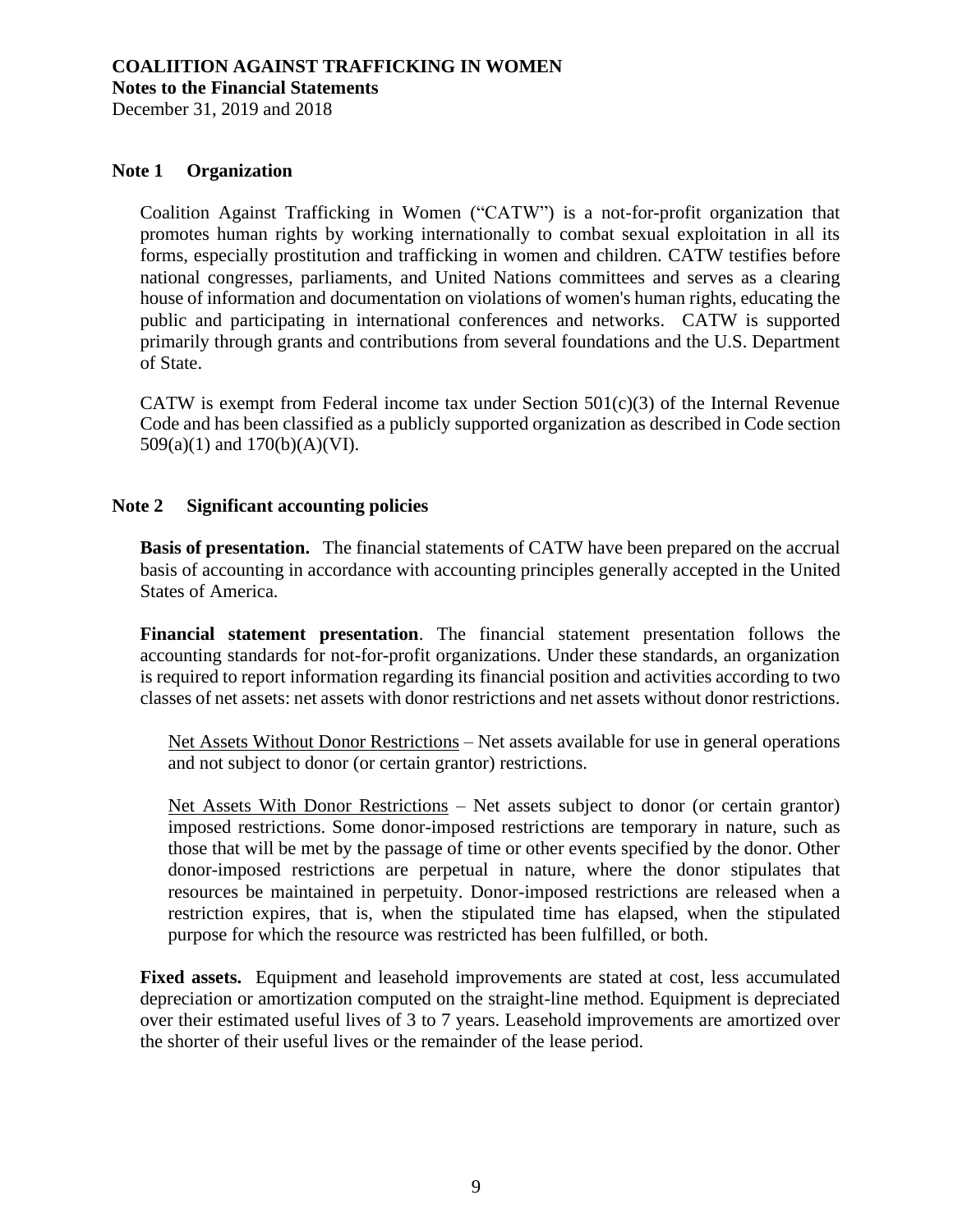**Notes to the Financial Statements**

December 31, 2019 and 2018

### **Note 2 Significant accounting policies -** (continued)

**Donated assets.** Donated assets are recorded as contributions at their estimated fair values at the date of donation.

**Donated services.** Donated services represent the estimated value of program and management services provided by individuals. These services are reflected in the financial statements because they create or enhance nonfinancial assets or require specialized skills that are provided by individuals possessing those skills and would typically need to be purchased if not provided by donation.

**Use of estimates.** The preparation of financial statements in conformity with accounting principles generally accepted in the United States of America requires management to make estimates and assumptions that affect certain reported amounts and disclosures. Accordingly, actual results could differ from those estimates.

Promises to give. Unconditional promises to give are recognized as support in the period received and as assets, decreases of liabilities, or expenses depending on the form of the benefits received. Conditional promises to give are recognized when the conditions on which they depend are substantially met and the promises become unconditional.

**Contributions.** Contributions that are restricted by the donor are reported as increases in net assets without donor restrictions if the restrictions expire (that is, when a stipulated time restriction ends or the purpose restriction is accomplished) in the reporting period in which the revenue is recognized. All other donor-restricted contributions are reported as increases in net assets with donor restrictions, depending on the nature of the restrictions. When a restriction expires, net assets with donor restrictions are reclassified to net assets without donor restrictions and reported in the statements of activities as net assets released from restrictions.

**Functional allocation of expenses.** The costs of providing various programs and activities have been summarized on a functional basis in the statements of activities. Accordingly, certain costs have been allocated among the programs and supporting services benefited. Significant expenses are allocated as follows:

| Salaries and benefits | Time and effort |
|-----------------------|-----------------|
| Occupancy             | Space           |

**Income taxes.** CATW is exempt from income taxes under  $501(c)(3)$  of the Internal Revenue Code. CATW has analyzed tax positions taken for filing with the Internal Revenue Service and state jurisdictions where it operates. CATW does not anticipate any significant uncertain tax positions that would require recognition in the financial statements. Periods ending December 31, 2016 and subsequent remain subject to examination by the taxing authorities.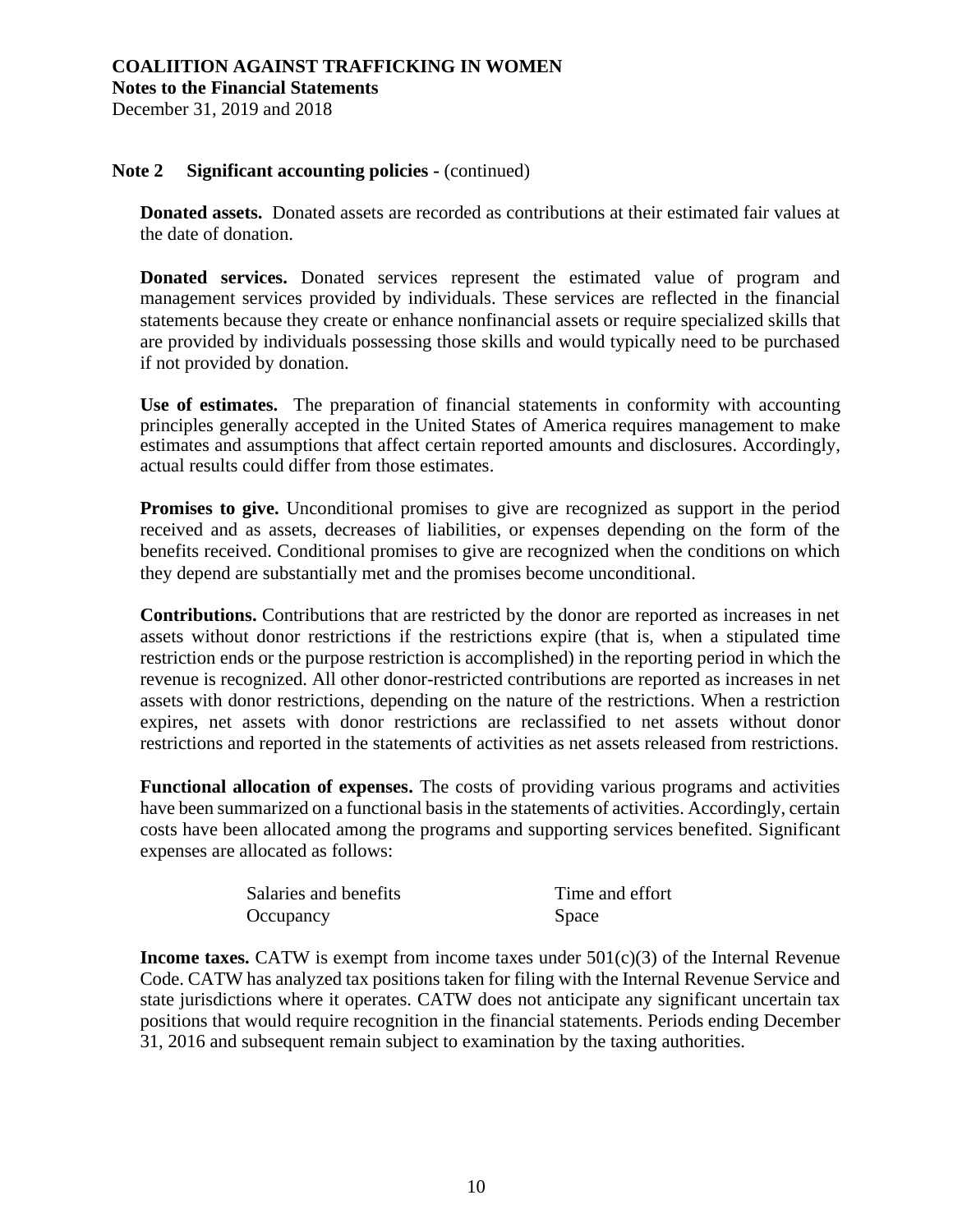**Notes to the Financial Statements**

December 31, 2019 and 2018

### **Note 2 Summary of significant accounting policies -** (continued)

**Concentrations of credit risk.** Financial instruments, which potentially subject CATW to concentrations of credit risk include cash. CATW maintains cash in bank deposits which, at times, may exceed the current insured amount under the Federal Deposit Insurance Corporation (FDIC). As of December 31, 2019 and 2018, CATW's cash balance exceeded the current insured amount under FDIC by approximately \$306,656 and \$184,745, respectively. CATW has not experienced any losses in such accounts and management believes it is not exposed to any significant financial risk therein.

**Allowance for doubtful accounts.** Management has determined that no allowance for uncollectible accounts for accounts receivable or contributions receivable is necessary as of December 31, 2019 and 2018. Such determination is based on management's assessments of the creditworthiness of its donors, the age of its receivables, as well as current economic conditions and historical information.

**Change in accounting principle.** On August 18, 2016, FASB issued ASU 2016-14, Not-for-Profit Entities (Topic 958) – Presentation of Financial Statements of Not-for-Profit Entities. The update addresses the complexity and understandability of net asset classification, deficiencies in information about liquidity and availability of resources, and the lack of consistency in the type of information provided about expenses and investment return. We have implemented ASU 2016-14 and has adjusted the presentation of these financial statements accordingly.

In June 2018, the FASB issued ASU 2018-08, Not-for-Profit Entities (Topic 958): Clarifying the Scope and the Accounting Guidance for Contributions Received and Contributions Made. ASU 2018-08 clarifies existing guidance on determining whether a transfer of assets (or the reduction, settlement or cancellation of liabilities) is a contribution or an exchange transaction. The amendments clarify how the Organization determines whether a resource provider (including a foundation, a government agency or other) is receiving commensurate value in return for the resources transferred, and whether contributions are conditional or unconditional. The ASU has been applied to all periods presented. Adoption of ASU 2018-08 had no impact on the 2019 financial statements or on the previously reported 2018 financial statements.

### **Note 3 Employee benefit plan**

CATW has a defined contribution salary deferral 403(b) plan ("the Plan") covering all eligible employees. CATW is required to make a matching contribution in an amount equal to the employee's elective deferral, but not to exceed 3% of the employee's compensation. The employer matching contributions for 2019 and 2018 were \$6,224 and \$3,116 respectively.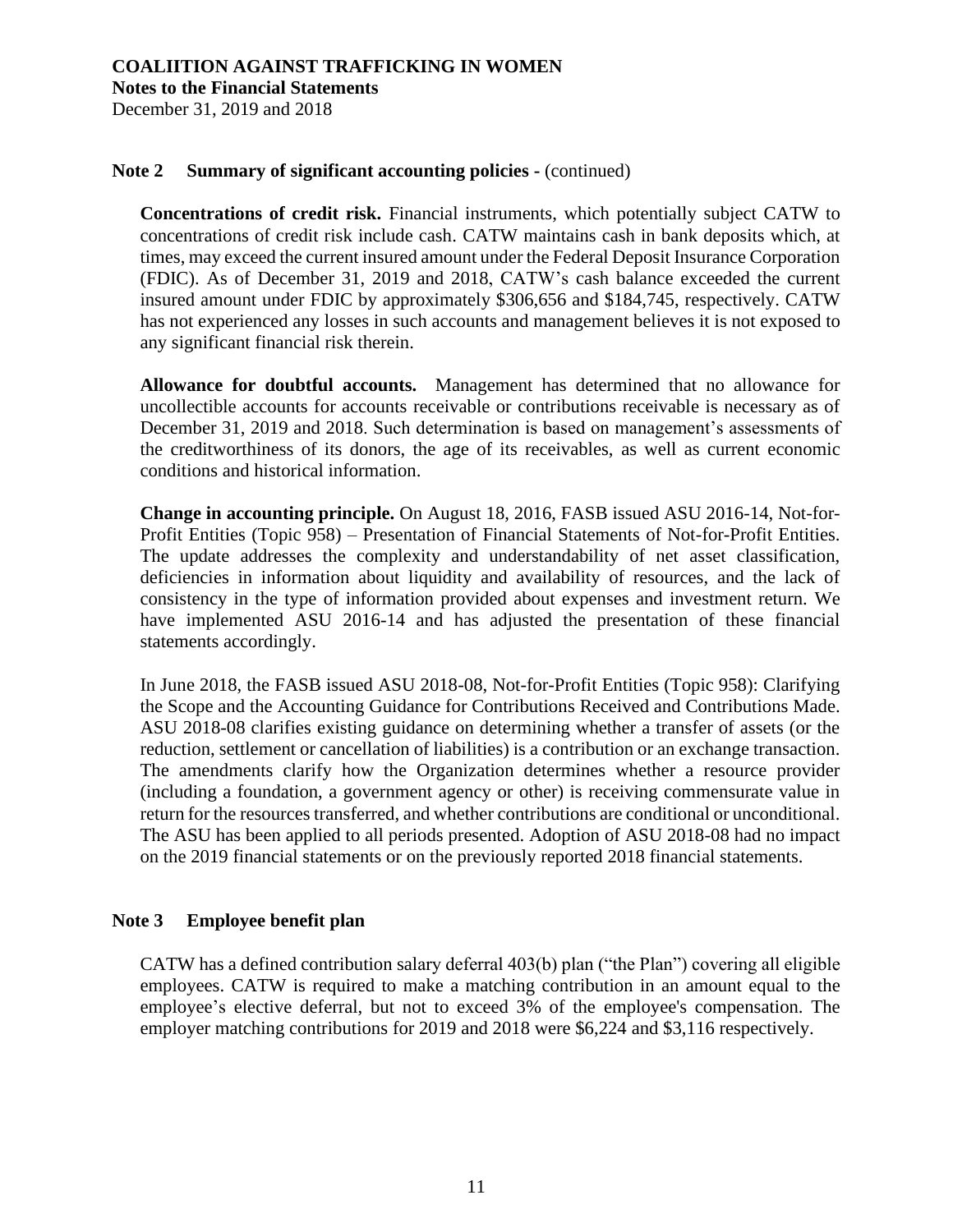#### **COALIITION AGAINST TRAFFICKING IN WOMEN Notes to the Financial Statements**

December 31, 2019 and 2018

### **Note 4 Liquidity and availability**

Financial assets available for general expenditure, that is, without donor, or other restrictions limiting their use, within one year of the balance sheet date, comprise the following as of December 31:

|                                                 | 2019       | 2018      |
|-------------------------------------------------|------------|-----------|
| Cash and cash equivalents                       | 635,794 \$ | 555,488   |
| Investments                                     | 10,000     |           |
| Accounts receivable collectable within one year | 71,978     | 53,445    |
| Less: net assets with donor restrictions        | (40,000)   | (202,000) |
| Total available to use within one year          | 677,772 \$ | 406,933   |

#### **Note 5 Commitments**

CATW has a five-year lease for office space in New York. Lease terms include a monthly base rent of \$4,600 commencing June 1, 2015 with monthly rent increases effective on the anniversary date, each year, until the expiration of the lease on May 31, 2020. The lease also includes a real estate tax escalation charge for each subsequent year of the lease based on CATW's share of the excess of real estate taxes over the 2017/2018 base year. Future minimum lease obligation remaining May 31, 2020 amounts to \$25,855. Rental expense for the years ended December 31, 2019 and 2018 was \$56,348 and \$67,844, respectively.

#### **Note 6 Net assets with donor restrictions**

Net assets with donor restrictions as of December 31, 2019 consist of the following:

|                       | Beginning<br>balance | <b>Additions</b> | Releases | Ending<br>balance |
|-----------------------|----------------------|------------------|----------|-------------------|
| Human rights advocacy | 202,000              | 80,000           | 242,000  | 40,000            |

Net assets with donor restrictions as of December 31, 2018 consist of the following:

|                       | Beginning<br>balance | <b>Additions</b> | Releases | Ending<br>balance |
|-----------------------|----------------------|------------------|----------|-------------------|
| Human rights advocacy | 430,889              | 224,478          | 453,367  | 202,000           |